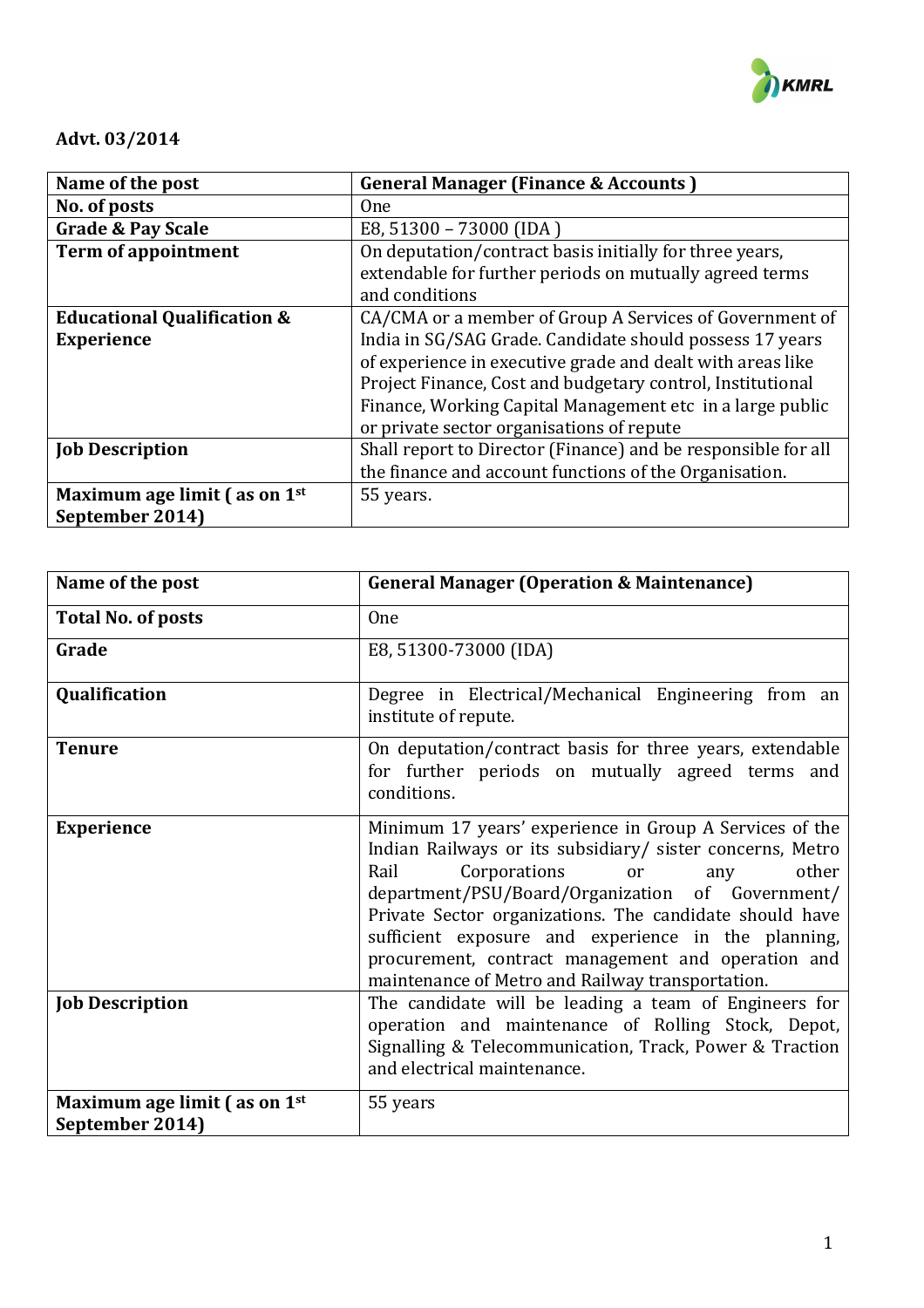

| Name of the post             | <b>General Manager (Power &amp; Traction)</b>               |
|------------------------------|-------------------------------------------------------------|
| <b>Total No. of posts</b>    | <b>One</b>                                                  |
| Grade                        | E8, 51300-73000 (IDA)                                       |
| Qualification                | Degree in Electrical Engineering from an institute of       |
|                              | repute.                                                     |
| <b>Tenure</b>                | On deputation/contract basis for three years, extendable    |
|                              | for further periods on mutually agreed terms and            |
|                              | conditions.                                                 |
| <b>Experience</b>            | Minimum 17 years' experience in Group A Services of the     |
|                              | Indian Railways or its subsidiary/ sister concerns, Metro   |
|                              | Rail<br>Corporations<br>other<br>or<br>any                  |
|                              | department/PSU/Board/Organization of Government/            |
|                              | Private Sector organizations. The candidate should have     |
|                              | sufficient exposure and experience in the planning,         |
|                              | procurement, contract management, installation, testing     |
|                              | and commissioning of Power & Traction equipment in          |
|                              | modern Metro Rail Systems.                                  |
| <b>Job Description</b>       | The candidate will be leading a team of Electrical          |
|                              | Engineers of the entire project. He will be responsible for |
|                              | planning, procurement, contract management, execution       |
|                              | and commissioning of Power and Electrical systems and       |
|                              | depot. He will also be responsible for interfacing with     |
|                              | other related disciplines. He should exercise quality,      |
|                              | safety & cost control over the works.                       |
| Maximum age limit (as on 1st | 55 years                                                    |
| September 2014)              |                                                             |

| Name of the post          | Dy. General Manager (<br><b>Signalling</b><br>&   |
|---------------------------|---------------------------------------------------|
|                           | <b>Telecommunications</b> )                       |
| <b>Total No. of posts</b> | <b>One</b>                                        |
| Grade                     | E7, 43200 - 66000 (IDA)                           |
| Qualification             | Degree in Electronics and Communication           |
|                           | Engineering from an institute of repute.          |
| <b>Tenure</b>             | On deputation/contract basis for three years,     |
|                           | extendable for further periods on mutually agreed |
|                           | terms and conditions.                             |
| <b>Experience</b>         | Minimum 15 years' experience in Group A Services  |
|                           | of the Indian Railways or its subsidiary/ sister  |
|                           | concerns, Metro Rail Corporations or any other    |
|                           | department/PSU/Board/Organization<br>of           |
|                           | Government/ Private Sector organizations. The     |
|                           | candidate should have sufficient exposure and     |
|                           | experience in the planning, procurement, contract |
|                           | management, installation,<br>testing<br>and       |
|                           | commissioning of<br>Signalling<br>and             |
|                           | Telecommunication systems.                        |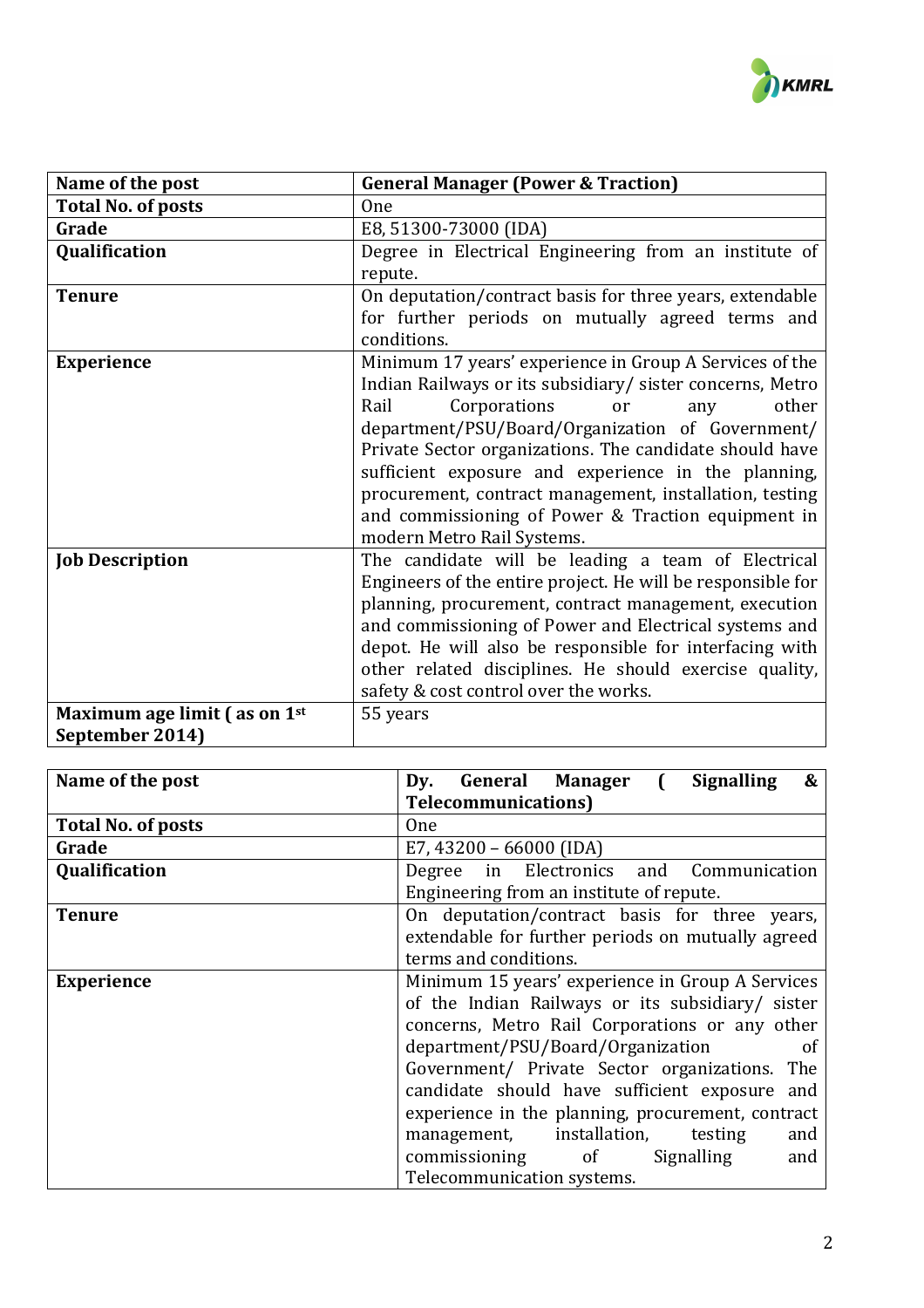

| <b>Job Description</b>                                 | He will be responsible for monitoring, contracts,<br>planning, execution and commissioning of<br>Signalling & Telecommunication systems and<br>depot. He will also be responsible for interfacing<br>with other related disciplines and should exercise<br>quality, safety and cost control over the works. |
|--------------------------------------------------------|-------------------------------------------------------------------------------------------------------------------------------------------------------------------------------------------------------------------------------------------------------------------------------------------------------------|
| Maximum age limit $(a)$ as on $1st$<br>September 2014) | 55 years.                                                                                                                                                                                                                                                                                                   |

| Name of the post                      | <b>MANAGER (Operations)</b>                                                                |
|---------------------------------------|--------------------------------------------------------------------------------------------|
| <b>Total No. of posts</b>             | One                                                                                        |
| Grade                                 | E4, 29100 - 54500 (IDA)                                                                    |
| <b>Tenure</b>                         | On contract basis initially for three years,<br>extendable for further periods on mutually |
|                                       | agreed terms and conditions.                                                               |
| <b>Qualification &amp; Experience</b> | Degree in any discipline with minimum 10<br>years of Metro Rail Operations experience, out |
|                                       | of 3 years in executive cadre. Should have                                                 |
|                                       | experience in main line and depot operations of                                            |
|                                       | trains, Stations and OCC. Experience in CMRS                                               |
|                                       | certification and the commissioning of new line                                            |
|                                       | is preferable. KMRL reserves right to relax the                                            |
|                                       | eligibility conditions for deserved candidates.                                            |
| <b>Job Description</b>                | He shall be responsible for management of safe                                             |
|                                       | and punctual trains operations in the mainline                                             |
|                                       | and depot. He shall also responsible for the day                                           |
|                                       | to day operations of stations,<br><b>OCC</b><br>and                                        |
|                                       | DCC. He shall liaison different departments for                                            |
|                                       | certification<br><b>CMRS</b><br>and<br>line<br>new                                         |
|                                       | commissioning.                                                                             |
| Maximum age limit (as on 1st          | 45 years.                                                                                  |
| September 2014)                       |                                                                                            |

| Name of the post                      | <b>MANAGER</b> (Depot)                                                                                                                                                                                                                                                                                                                                                                                       |
|---------------------------------------|--------------------------------------------------------------------------------------------------------------------------------------------------------------------------------------------------------------------------------------------------------------------------------------------------------------------------------------------------------------------------------------------------------------|
| <b>Total No. of posts</b>             | <b>One</b>                                                                                                                                                                                                                                                                                                                                                                                                   |
| Grade                                 | E4, 29100 - 54500 (IDA)                                                                                                                                                                                                                                                                                                                                                                                      |
| <b>Tenure</b>                         | On contract basis initially for three years,<br>extendable for further periods on mutually<br>agreed terms and conditions.                                                                                                                                                                                                                                                                                   |
|                                       |                                                                                                                                                                                                                                                                                                                                                                                                              |
| <b>Qualification &amp; Experience</b> | Degree in Electrical/Electronics/Mechanical<br>Engineering. Minimum 10 years of experience,<br>out of 3 years in Executive Cadre Service in<br>Indian Railways, IR subsidiary companies,<br>other<br>Metro Rail Organisations, any<br>department/PSU/Board/Organization<br>of<br>Government or Large Private Sector<br>organizations. The candidate should have<br>sufficient exposure and experience in the |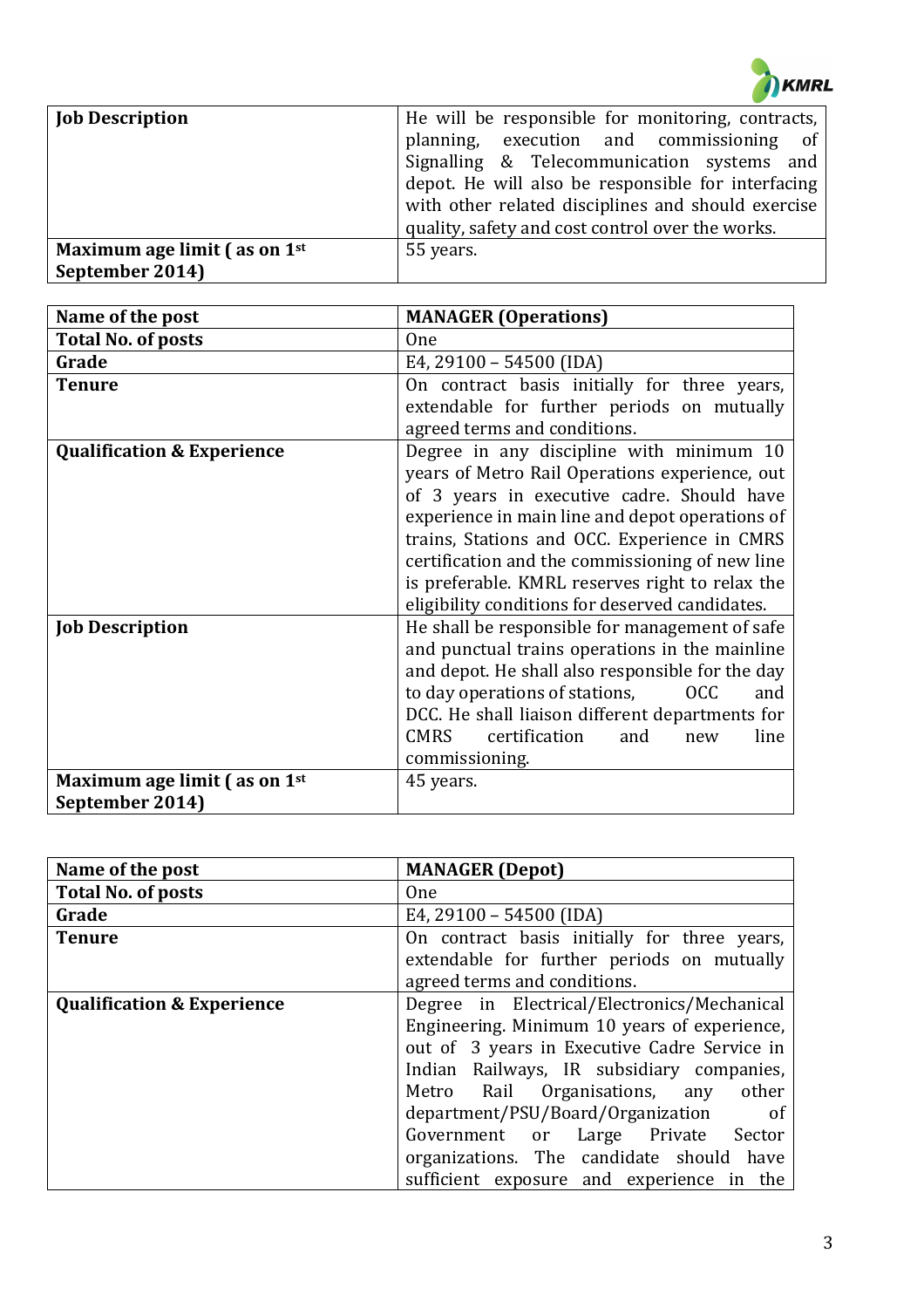

| <b>Job Description</b>                                  | planning, procurement, contract management,<br>installation, testing and commissioning of<br>machineries, plants and equipments in a<br>Railway/Metro Depot<br>He shall be responsible for installation, testing<br>and commissioning of all depot machineries,<br>plants and equipments. |
|---------------------------------------------------------|-------------------------------------------------------------------------------------------------------------------------------------------------------------------------------------------------------------------------------------------------------------------------------------------|
| Maximum age limit $\int$ as on $1st$<br>September 2014) | 45 years.                                                                                                                                                                                                                                                                                 |

| Name of the post                      | <b>ASST. MANAGER (Electrical &amp; Maintenance)</b> |
|---------------------------------------|-----------------------------------------------------|
| <b>Total No. of posts</b>             | <b>One</b>                                          |
| Grade                                 | E2, 20600 - 46500 (IDA)                             |
| <b>Tenure</b>                         | On contract basis initially for three years,        |
|                                       | extendable for further periods on mutually          |
|                                       | agreed terms and conditions.                        |
| <b>Qualification &amp; Experience</b> | Degree in Electrical & Electronics Engineering      |
|                                       | with minimum 60% marks. Minimum 6 years             |
|                                       | experience in designing of HV and LV                |
|                                       | distribution systems in a Government/Reputed        |
|                                       | private firms like commercial complexes,            |
|                                       | residential and high rise buildings                 |
|                                       | Minimum 6 months experience in the project of       |
|                                       | lift and escalator                                  |
|                                       | erction/tesing/commissioning in Metro Rail          |
|                                       | Projects will be a desirable qualification.         |
|                                       | Knowledge in Auto CAD, Dialux and Primavera         |
|                                       | will be a desirable qualification                   |
| <b>Job Description</b>                | He shall assist Dy. Manager (E&M) in the            |
|                                       | installation of various electrical equiments and    |
|                                       | its maintenance.                                    |
|                                       |                                                     |
| Maximum age limit (as on 1st          | 40 years.                                           |
| September 2014)                       |                                                     |

| Name of the post                      | <b>ASST. MANAGER (Signal)</b>                                                                                                      |
|---------------------------------------|------------------------------------------------------------------------------------------------------------------------------------|
| Total No. of posts                    | <b>One</b>                                                                                                                         |
| Grade                                 | E2, 20600 - 46500 (IDA)                                                                                                            |
| <b>Tenure</b>                         | On contract basis initially for three years,<br>extendable for further periods on mutually<br>agreed terms and conditions.         |
| <b>Qualification &amp; Experience</b> | Degree in Electronics and Communication<br>Engineering from an institute of repute.<br>Minimum 6 years experience in installation, |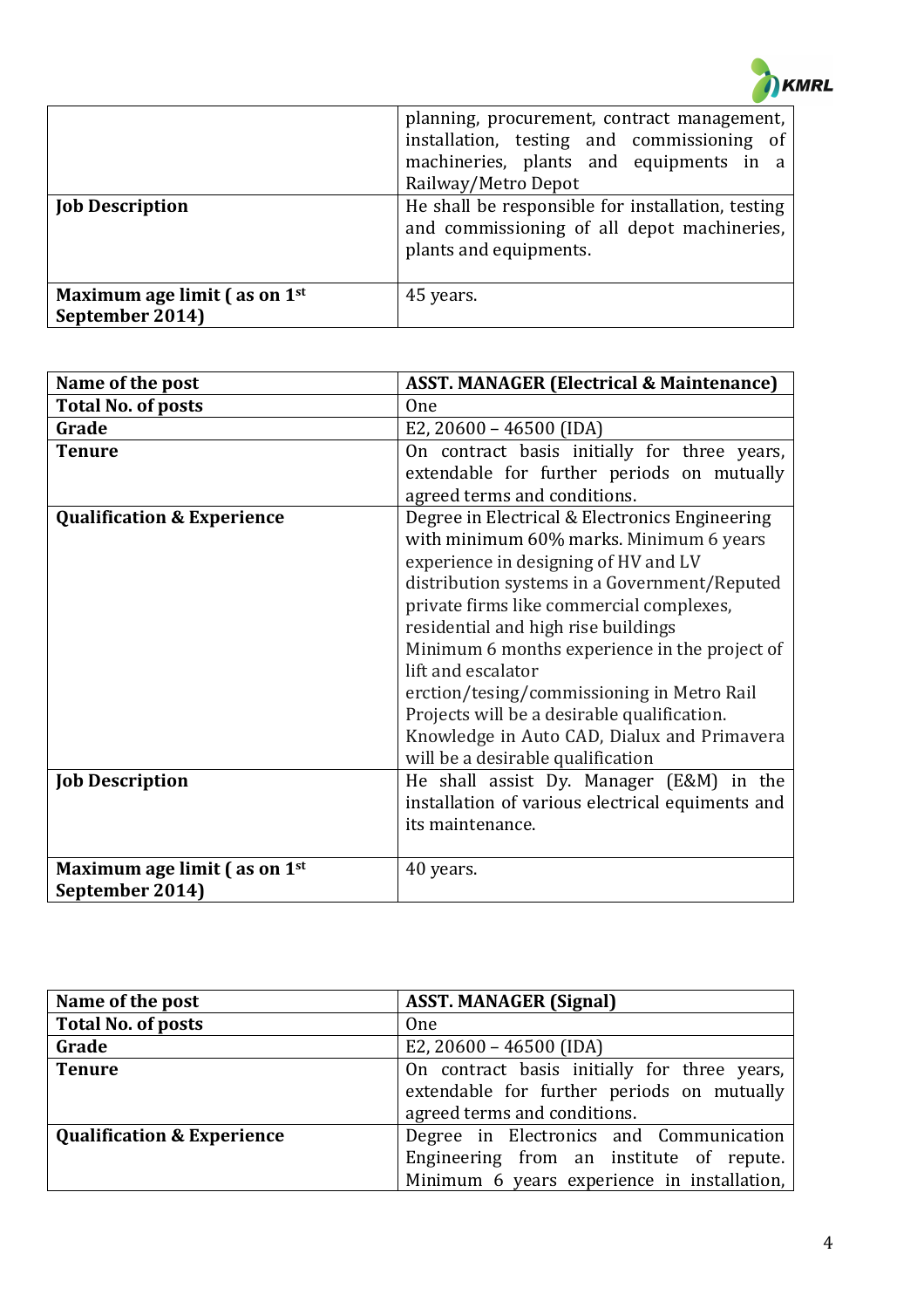

|                                                       | testing & commissioning of various Signaling<br>systems in a Railway/metro Rail.                   |
|-------------------------------------------------------|----------------------------------------------------------------------------------------------------|
| <b>Job Description</b>                                | He shall assist DGM (S&T) in the installation of<br>various Signaling systems and its maintenance. |
| Maximum age limit $(a\sin 1^{st})$<br>September 2014) | 40 years.                                                                                          |

| Name of the post                                     | <b>ASST. MANAGER (Telecom)</b>                                                                                                                                                                                                          |
|------------------------------------------------------|-----------------------------------------------------------------------------------------------------------------------------------------------------------------------------------------------------------------------------------------|
| <b>Total No. of posts</b>                            | <b>One</b>                                                                                                                                                                                                                              |
| Grade                                                | E2, 20600 - 46500 (IDA)                                                                                                                                                                                                                 |
| <b>Tenure</b>                                        | On contract basis initially for three years,<br>extendable for further periods on mutually<br>agreed terms and conditions.                                                                                                              |
| <b>Qualification &amp; Experience</b>                | Degree in Electronics and Communication<br>Engineering from an institute of repute.<br>Minimum 6 years experience in installation,<br>testing & commissioning of various<br>Telecommunication<br>systems in<br>a<br>Railway/Metro Rail. |
| <b>Job Description</b>                               | He shall assist DGM (S&T) in the installation of<br>various Signaling systems and its maintenance.                                                                                                                                      |
| Maximum age limit $($ as on $1st$<br>September 2014) | 40 years.                                                                                                                                                                                                                               |

### **General Conditions:-**

- Experience and age criteria can be relaxed in case of otherwise exceptionally deserving candidates.
- The number of vacancies shown above is tentative and may undergo change.
- Only shortlisted candidates will be notified for interview. KMRL reserves the right to shortlist the candidates.
- Applicants employed in Govt./Quasi Govt./ PSUs shall apply through proper channel, after forwarding the advance copy along with the application fee and shall produce a "No Objection Certificate" from their employer at the time of interview.
- Acceptance or rejection of application of the candidates will be the sole discretion of the Management. Incomplete applications are liable to be rejected.
- Applications of candidates attempting to influence or interfere with the selection process will be rejected summarily and he/she will be declared disqualified for future vacancies in KMRL.
- No TA/DA will be paid by KMRL to candidates for attending interview.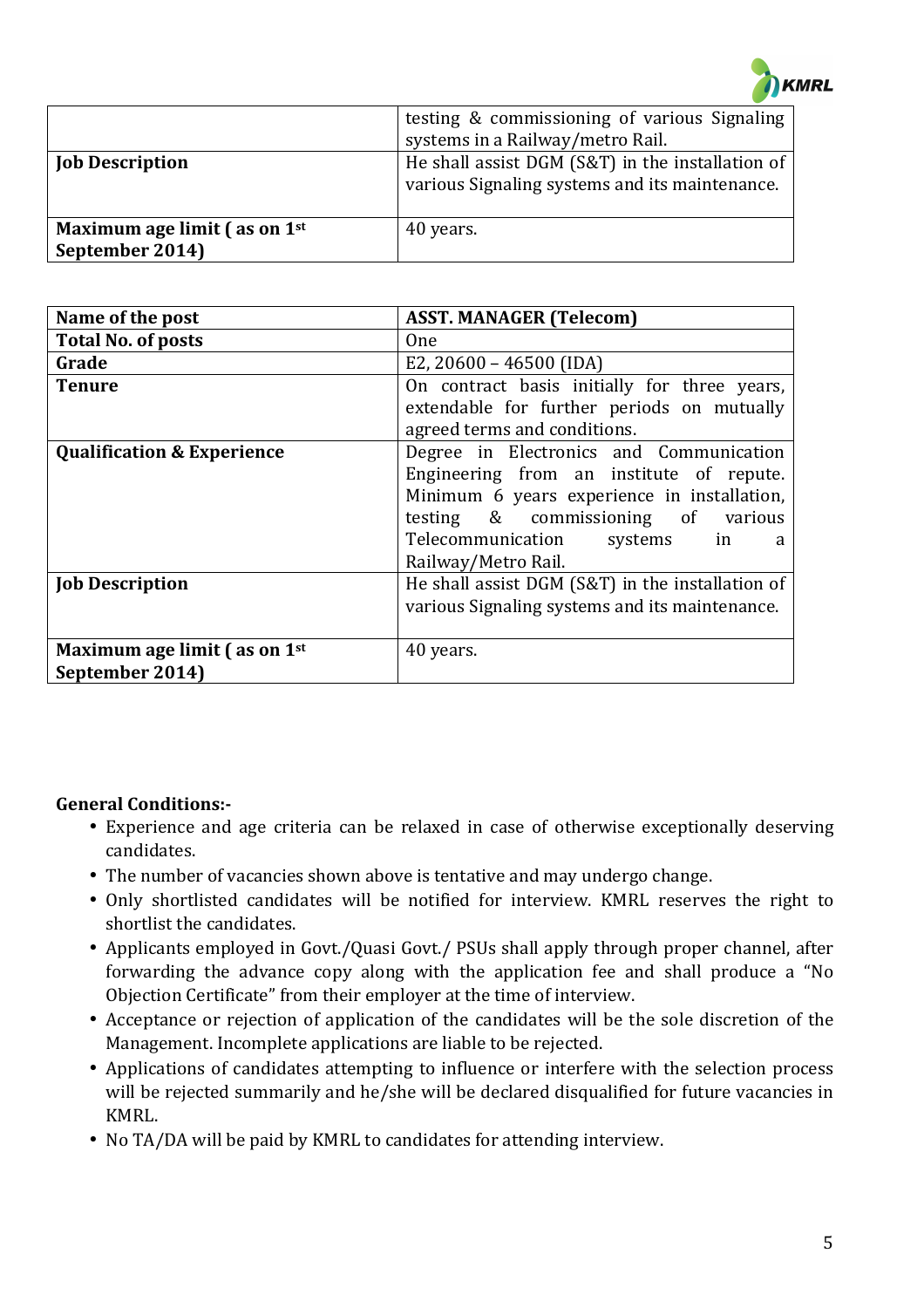

### **How to apply:-**

- Application form may be downloaded from KMRL website.
- The filled in application form along with application fee and self-attested copies of proof of age, qualifications & experience may be send by Registered post/Speed post/courier in an envelope superscribing the name of the post applied for.
- The application fee should be paid in the form of a demand draft for Rs.250.00 drawn in favour of Kochi Metro Rail Ltd., payable at Kochi. This is non-refundable under any circumstances.
- Applications shall be send to Manager (HR & Training), Kochi Metro Rail Ltd., 8<sup>th</sup> Floor, Revenue Tower, Park Avenue, Kochi – 682 011 so as to reach the office latest by  $12<sup>th</sup>$ **Novembere**r **2014.**
- The application shall be forwarded to KMRL through Post/Courier service only. Applications forwarded though any other means including by fax or e-mail will not be entertained.

**DGM(HR, Admn. & Trg.) KMRL Kochi**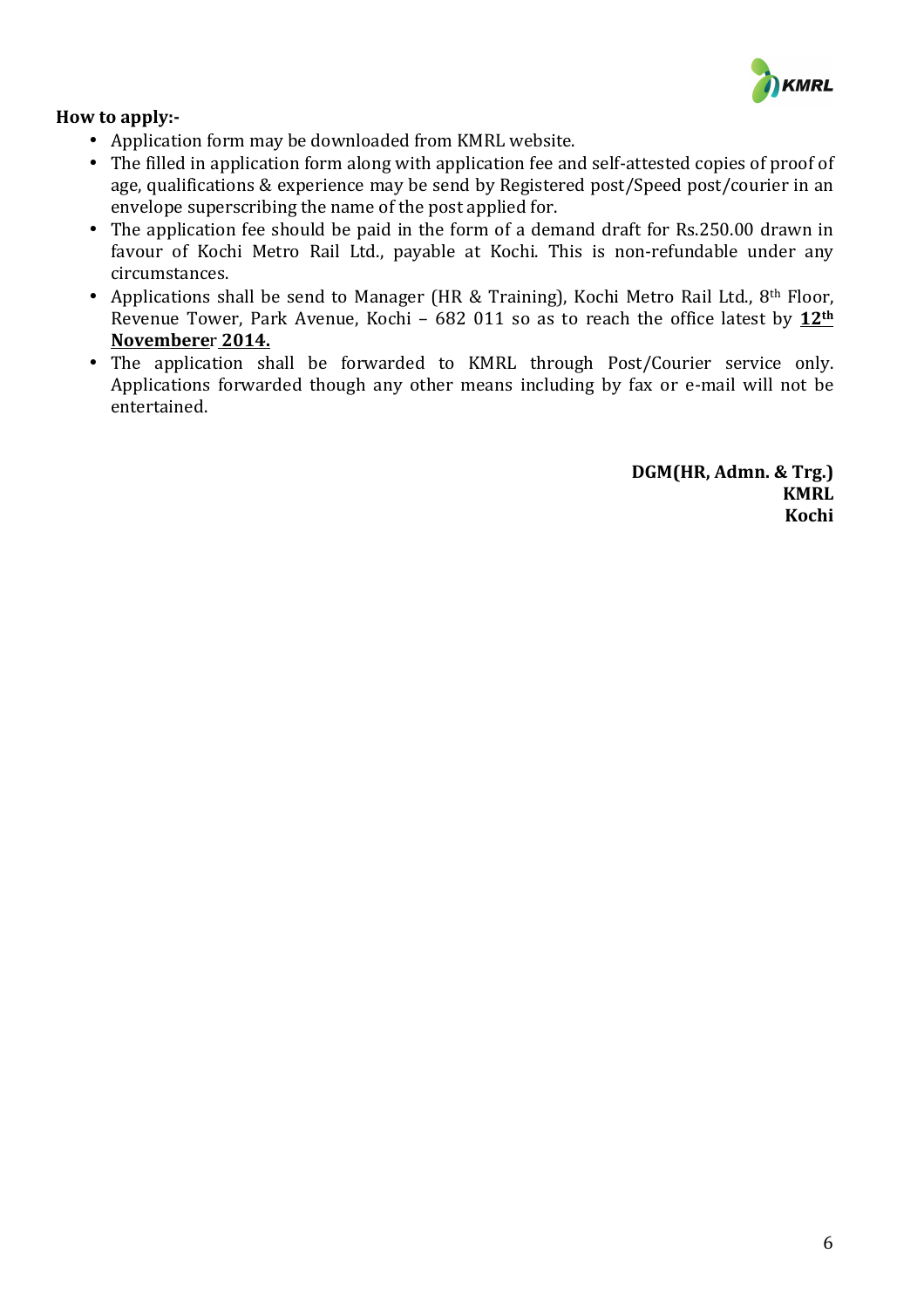

**KOCHI METRO RAIL LTD** 

Attach a recent passport size photograph

**8th Floor, Revenue Tower, Park Avenue, Kochi – 682 011**

# APPLICATION FORM FOR EMPLOYMENT

POSITION APPLIED FOR:

| Whether deputation/contract<br>(Tick the appropriate option) |         | Deputation |                  | Contract                    |
|--------------------------------------------------------------|---------|------------|------------------|-----------------------------|
|                                                              |         |            |                  |                             |
| Name of the candidate                                        |         |            |                  |                             |
| Address for communication                                    |         |            |                  |                             |
| <b>Permanent Address</b>                                     |         |            |                  |                             |
| Telephone no(with STD<br>code)                               | Office: |            | Residence        |                             |
| Mobile number                                                |         |            |                  |                             |
| e-mail id                                                    |         |            |                  |                             |
| Date of birth                                                |         |            |                  |                             |
| (mm-dd-yyyy)                                                 |         |            |                  |                             |
| Religion & Caste                                             |         |            | appropriate one) | SC/ST/OBC/GENERAL (Tick the |

| Criteria                                    | As per advertisement | Possessed by the candidate |
|---------------------------------------------|----------------------|----------------------------|
| Educational qualifications                  |                      |                            |
| Total experience (in years)                 |                      |                            |
| Post qualification experience (in<br>years) |                      |                            |
| Experience in Govt./PSU (in years)          |                      |                            |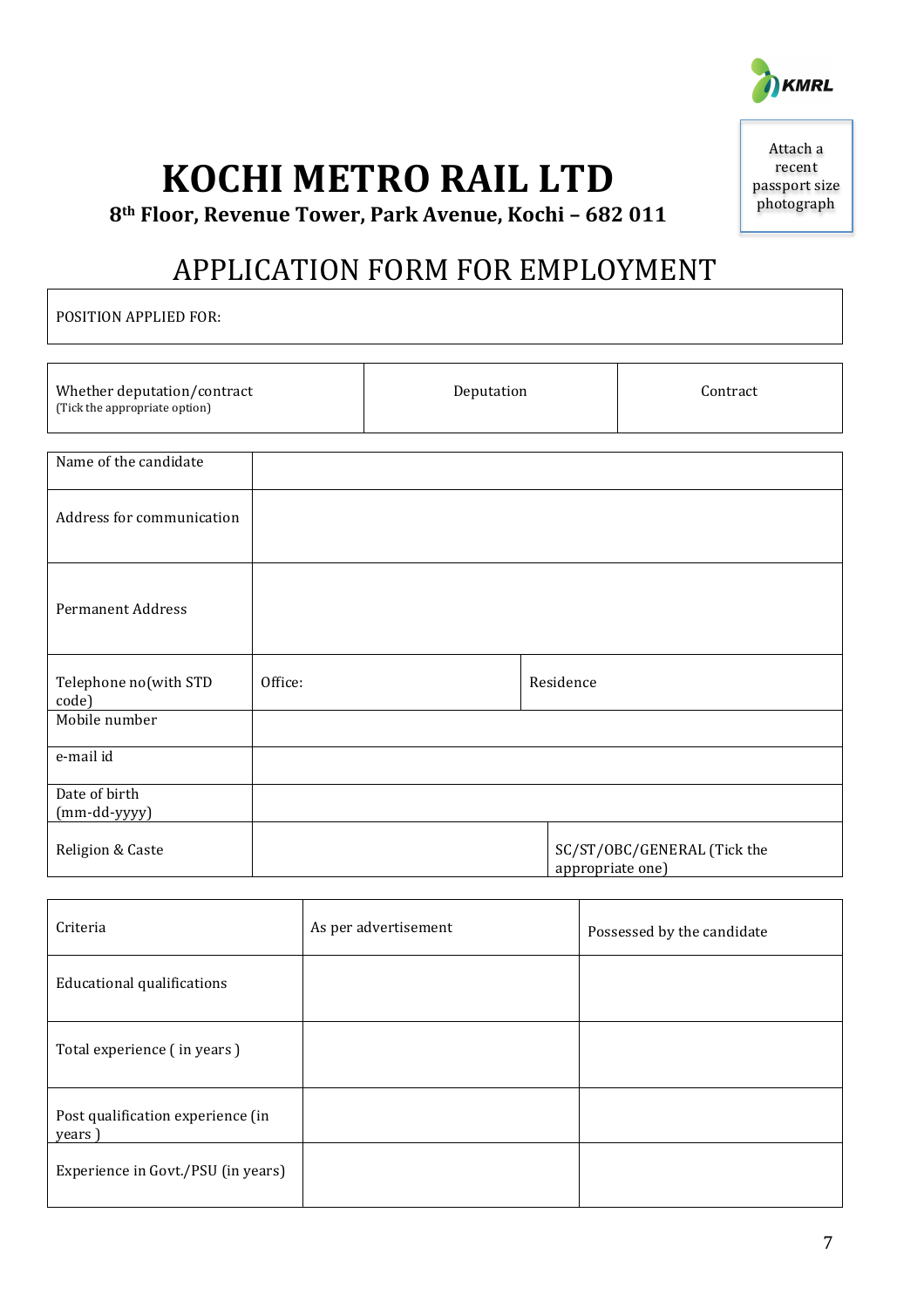

|              | Specified in advertisement | Possessed by the candidate |
|--------------|----------------------------|----------------------------|
| Age criteria |                            |                            |

## Details of academic qualifications ( from Graduation onwards)

| Sl.<br>No. | Examination passed | Name of University/Institute | Year of passing | Percentage of<br>marks |
|------------|--------------------|------------------------------|-----------------|------------------------|
|            |                    |                              |                 |                        |
|            |                    |                              |                 |                        |
|            |                    |                              |                 |                        |
|            |                    |                              |                 |                        |
|            |                    |                              |                 |                        |
|            |                    |                              |                 |                        |
|            |                    |                              |                 |                        |
|            |                    |                              |                 |                        |
|            |                    |                              |                 |                        |
|            |                    |                              |                 |                        |
|            |                    |                              |                 |                        |
|            |                    |                              |                 |                        |
|            |                    |                              |                 |                        |
|            |                    |                              |                 |                        |

# Details of work experience (in the descending order )

| Sl.      | Designation | Organisation | Nature of duties |      | Period (mm-yyyy) | Pay scale |
|----------|-------------|--------------|------------------|------|------------------|-----------|
| $\rm No$ |             |              | performed        | From | To               |           |
|          |             |              |                  |      |                  |           |
|          |             |              |                  |      |                  |           |
|          |             |              |                  |      |                  |           |
|          |             |              |                  |      |                  |           |
|          |             |              |                  |      |                  |           |
|          |             |              |                  |      |                  |           |
|          |             |              |                  |      |                  |           |
|          |             |              |                  |      |                  |           |
|          |             |              |                  |      |                  |           |
|          |             |              |                  |      |                  |           |
|          |             |              |                  |      |                  |           |
|          |             |              |                  |      |                  |           |
|          |             |              |                  |      |                  |           |
|          |             |              |                  |      |                  |           |
|          |             |              |                  |      |                  |           |
|          |             |              |                  |      |                  |           |
|          |             |              |                  |      |                  |           |